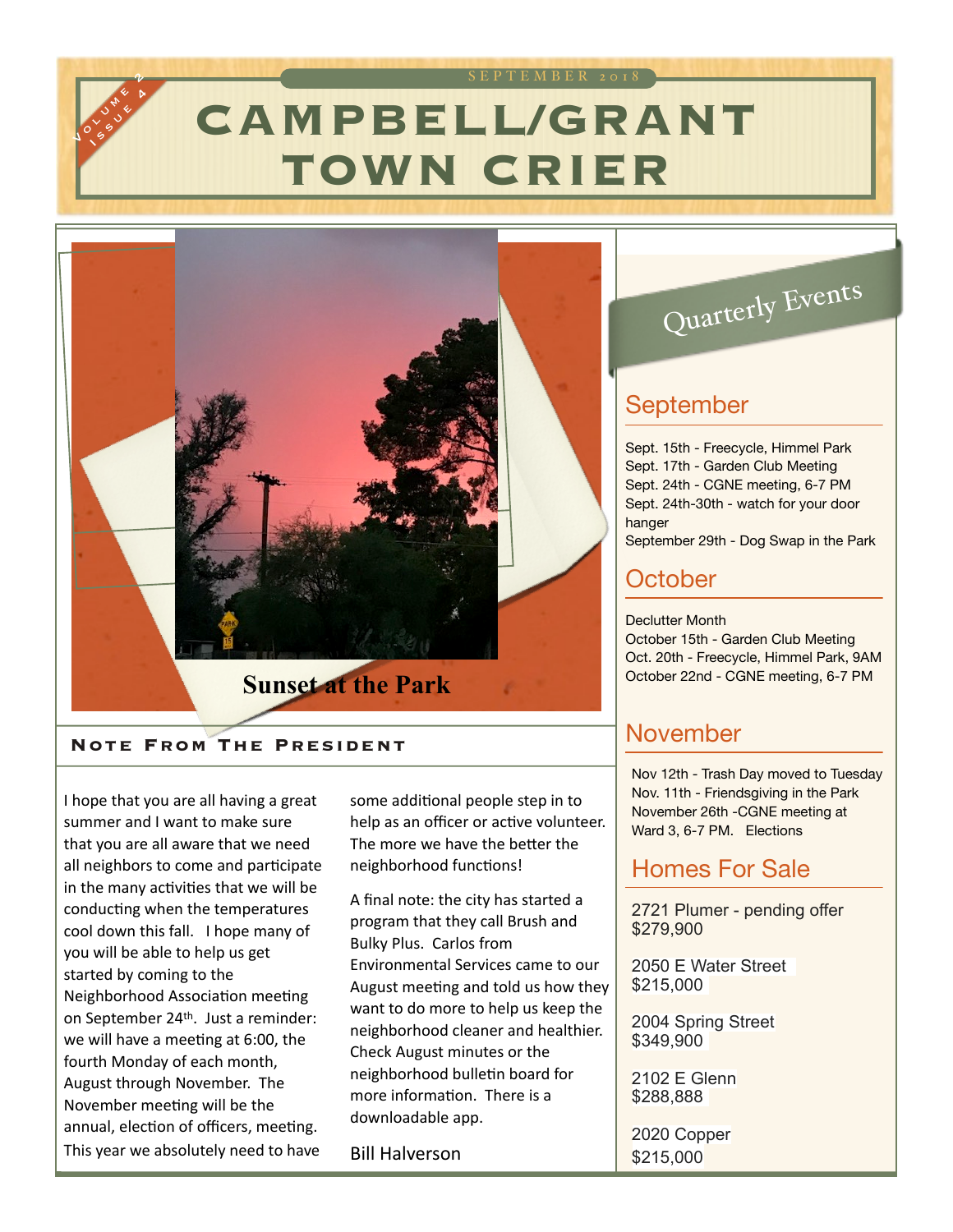# **CGNE and the New Season**

#### **Dear Neighbors,**

 **CGNE has been quite active for the last two years. The association has presented opportunities for fun activities year round. Our main events this last year were The Parkfest, Christmas Potluck, Caroling in the Park, Christmas Bazaar and the Valentines Brunch, as well as many other small activities (rock painting, garden club, free library etc.). This coming season we will be having a turnover in officers because several of our officers are moving. We are very sad to see them go, but hopefully that will open up an opportunity for new people to step up and get involved. The more people involved, the lighter the load. We will need to fill the position of President, Treasurer and possibly a shared Secretary position. There are also several other opportunities for specific rolls that won't take much time, but would be of great help.** 

# **Stay Social for Life**

I love our neighborhood, and feel very fortunate to have such a nice little park as part of it. I drive by it all the time and it makes me smile to see children on the playground, people and their dogs gathering and chatting, college students playing frisbee, or someone looking through the books in the little library. This is what a social neighborhood looks like.

I teach a variety of classes at the YMCA. Daily, I meet active older adults that are healthy, happy and living a fulfilling life that includes family, friends and a multiple of other social gatherings. Most of us are aware of the importance of socializing our children and even our pets, but do we forget that socialization is as important, if not more important, to us as we age.

Research has shown that staying active and social can lower your chance of getting Alzheimer's disease, improve osteoporosis, help with depression, and reduce stress and anxiety. The more contact you have with people in a social context the slower your decline in cognitive abilities. It may even improve your memory. Isolation is a major risk factor for morbidity (disease) and many other health issues. Lonely people also frequently have high blood pressure, and it has been shown that through activities and positive interactions individuals outlook improves.

We all need to feel loved and needed. Make socializing a priority. Put "getting together with friends" at the top of your "to do" list. CGNE, our neighborhood organization, is an excellent place to get involved, volunteer or to just be social. We have events throughout the year, open to everyone, you are sure to find something that interests you.

How do you start??? Attend a neighborhood meeting; volunteer to help with an event; support the free little libraries or maybe even as an officer in our organization. If you don't have a lot of time there are still small things you can do. So, for your health, for your loved ones, get involved, get social, take a walk………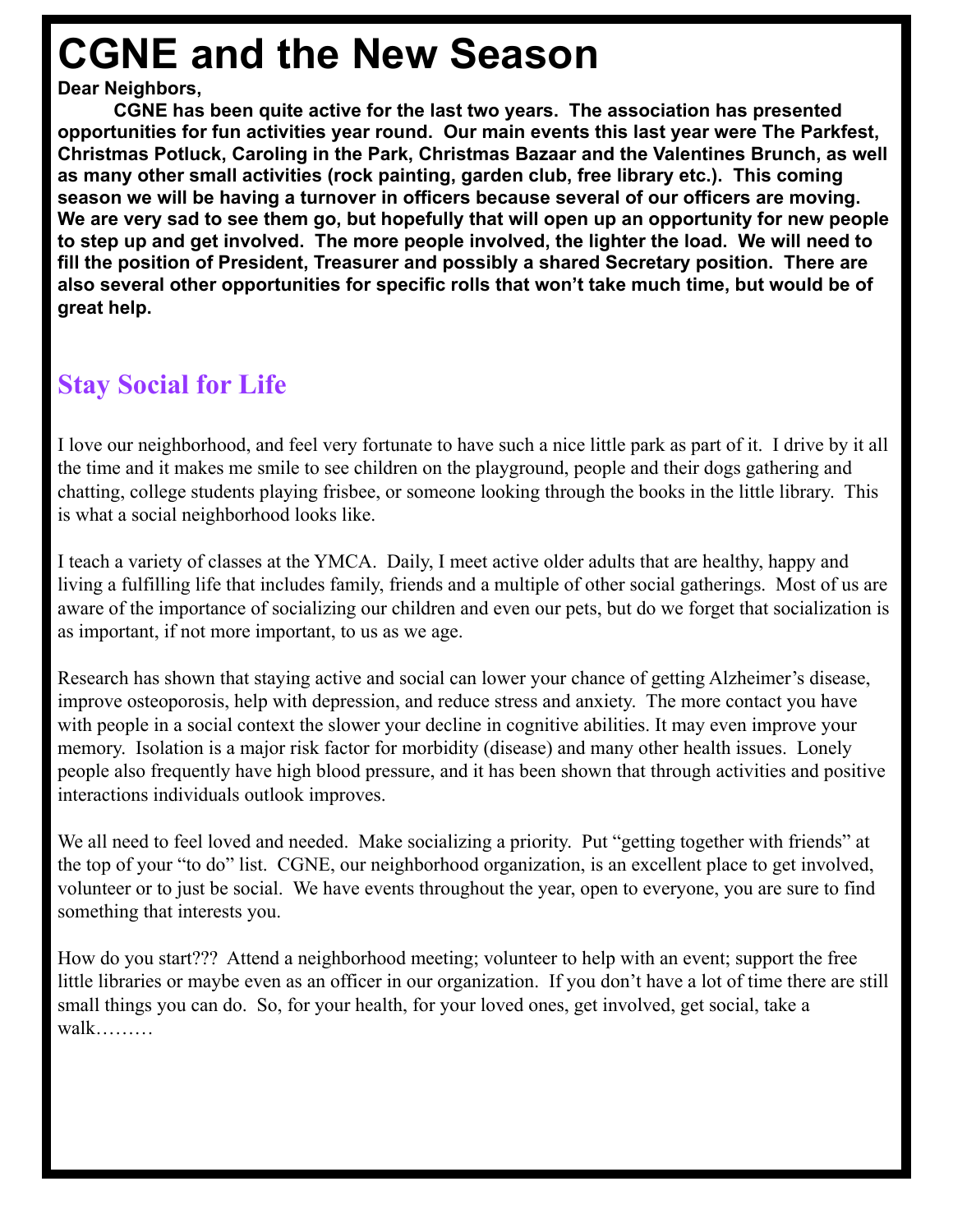# **Gardening Corner**

This summer was a little tough on our garden. We chose to let everything in the vegetable gardens die before we left town this summer because we would be gone for a lot of the summer. This is the first season the garden has been empty in a long time. Monsoons this year have been very unique and have kept us from planting early. We are planning on checking all the drip systems this week and replacing any that are not working well. We are also going to turn over our soil preparing for our cool season crop. My husband adds; compost, earth worm castings, coconut husks (we buy by the block) and vermiculite. Once the drip system is functioning well and the soil looks and feels awesome we will plant our seeds.



This year we will be planting: **CHARD, KALE, CARROTS, ARUGULA and BROCCOLI** first. I personally find these to be a little more hardy during the often, hot weeks of September.

Later in September we then plant numerous varieties of **LETTUCE, SPINACH, PEAS** as the weather cools some. I also plant a variety of herbs including; **DILL, CILANTRO, OREGANO, ROSEMARY, GARLIC CHIVES , SAGE AND THYME.**

Through classes the we have taken at the Cooperative Extension office on 4210 N. Campbell we have learned about companion planting. Below are a few easy companions to work with.

 $\_$  , and the contribution of the contribution of the contribution of the contribution of the contribution of  $\mathcal{L}_\text{max}$ 

#### **Vegetable Companion Plants**

Beets **Lettuce and Onions** Carrots Chives, rosemary, sage, lettuce, Marigold **All through your garden** 



Join the Gardening Club and find your green thumb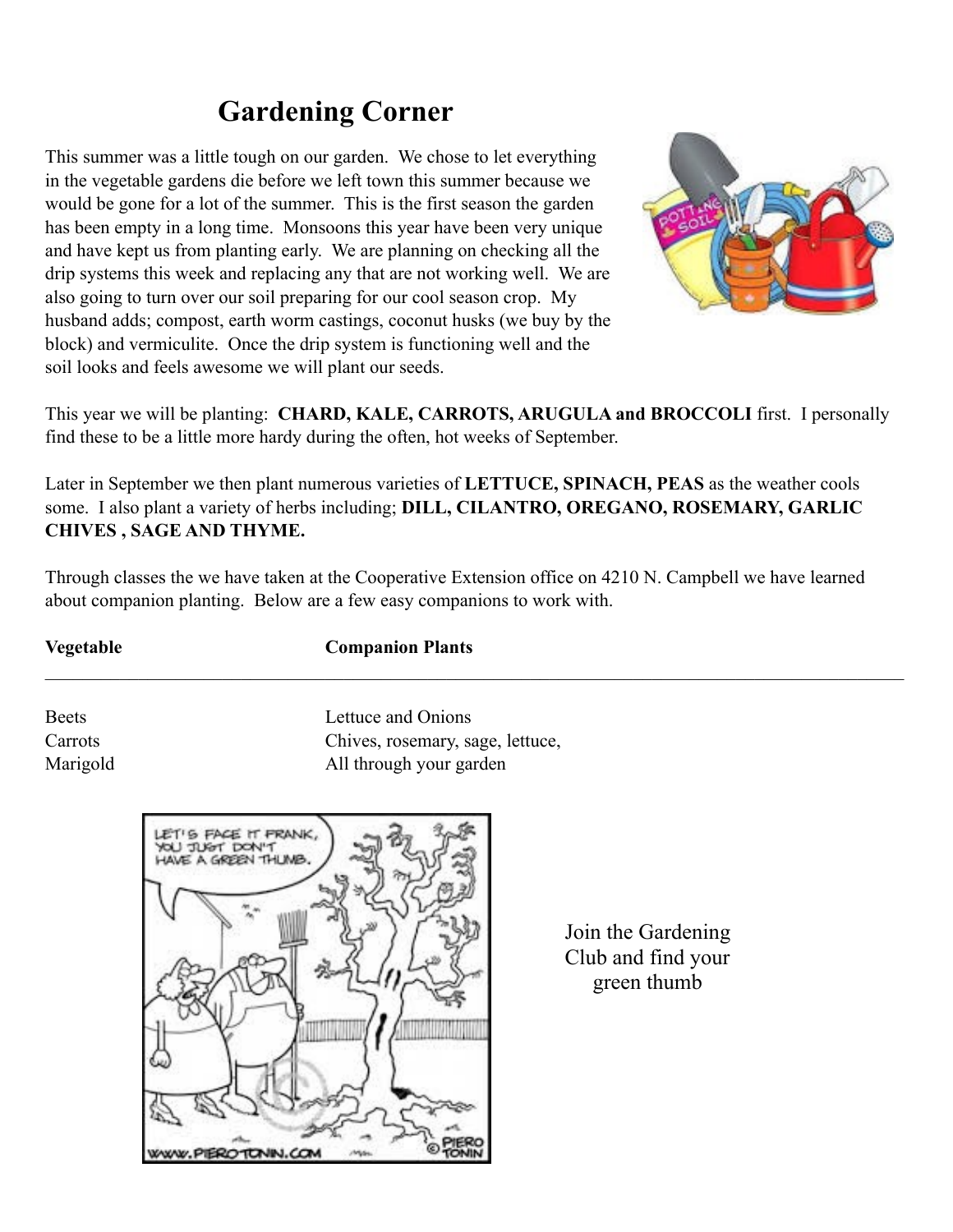# **Pet Accessory Swap in the Park**



**When: Saturday, September 29th** 

**Where: Conner Park** 

**Time: 8:30-10 AM (come early to set up if you are trading or** 

**What: Gently used pet toys, crates, dog beds, feeding bowls, can food you bought but your pet didn't like, collars, leashes, etc. Everything will need to be clean before you bring it.** 



**What Else??? Free Coffee and Donuts** 

**selling)** 

**Dog Trainer** 

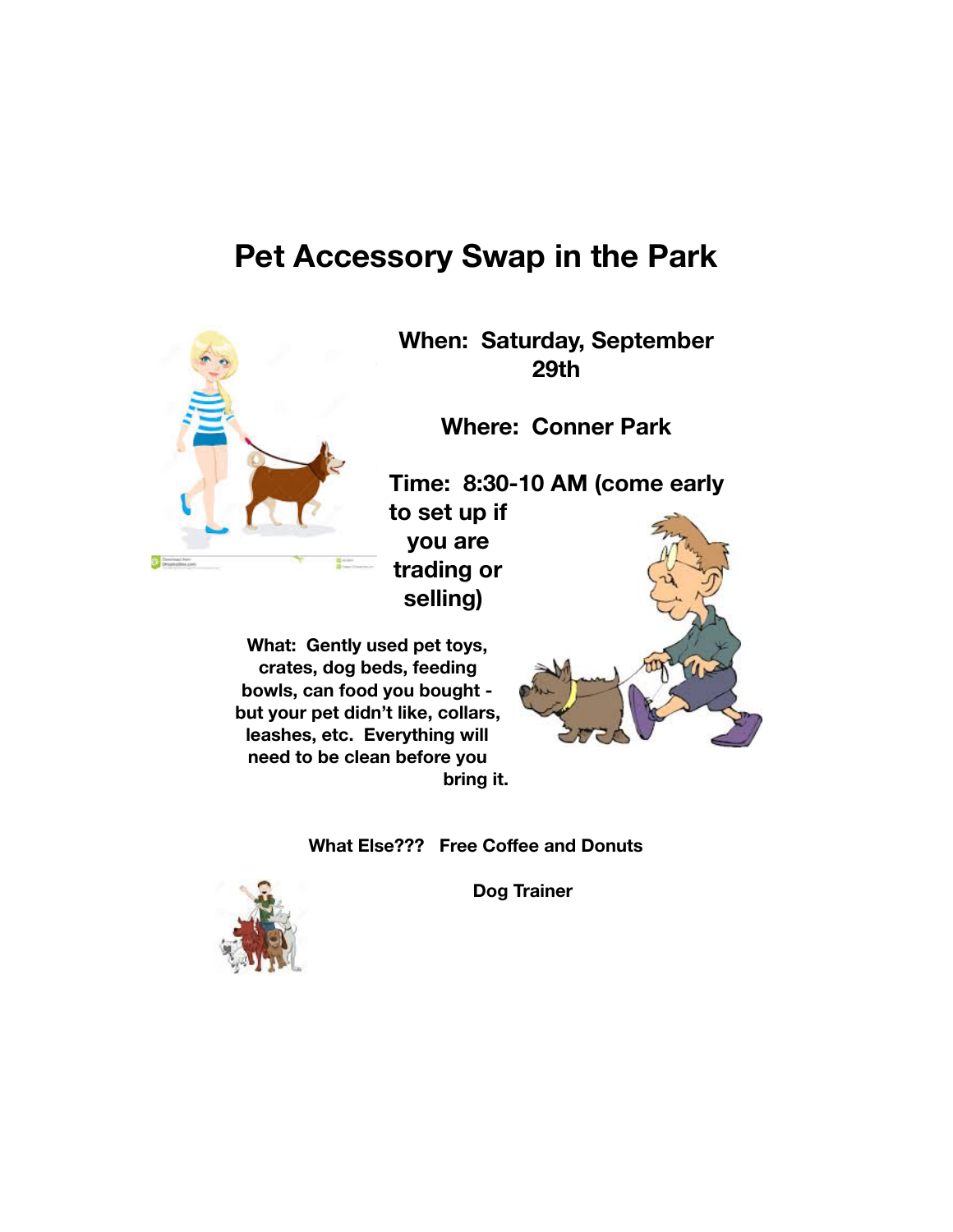# Upcoming Events

#### Reminder

Please pick up after your dogs!

Don't leave the house without a plastic bag.

We have plastic bags available on the free little library in the park and on a tree on the Southwest end of the park. (Soon we will have an additional one on the library on Plumer)

# **CGNE Neighborhood Meeting at Ward 3**

Next meeting is September 24th, Monday at Ward 3

6PM

1510 E Grant Road

# **Gardening Club**

Our next meeting topic will be Flowers and Companion Planting

Where - 2022 E Towner

RSVP - Mo @ mo3333@gmail.com

When - Monday, September 17th

Time - 5:30PM

# **FALL EVENTS**

**(Mark your calendar) October - Declutter Month November - Craft Fair/Sabuku T-shirt sale at the International School November 11th - Friendsgiving Potluck Turkey provided December 1st - Holiday Bazaar Ward 3, 1510 E Grant December 15th - Caroling in the Park**



 $R - 7$ 

**February 16th - Valentine Brunch**